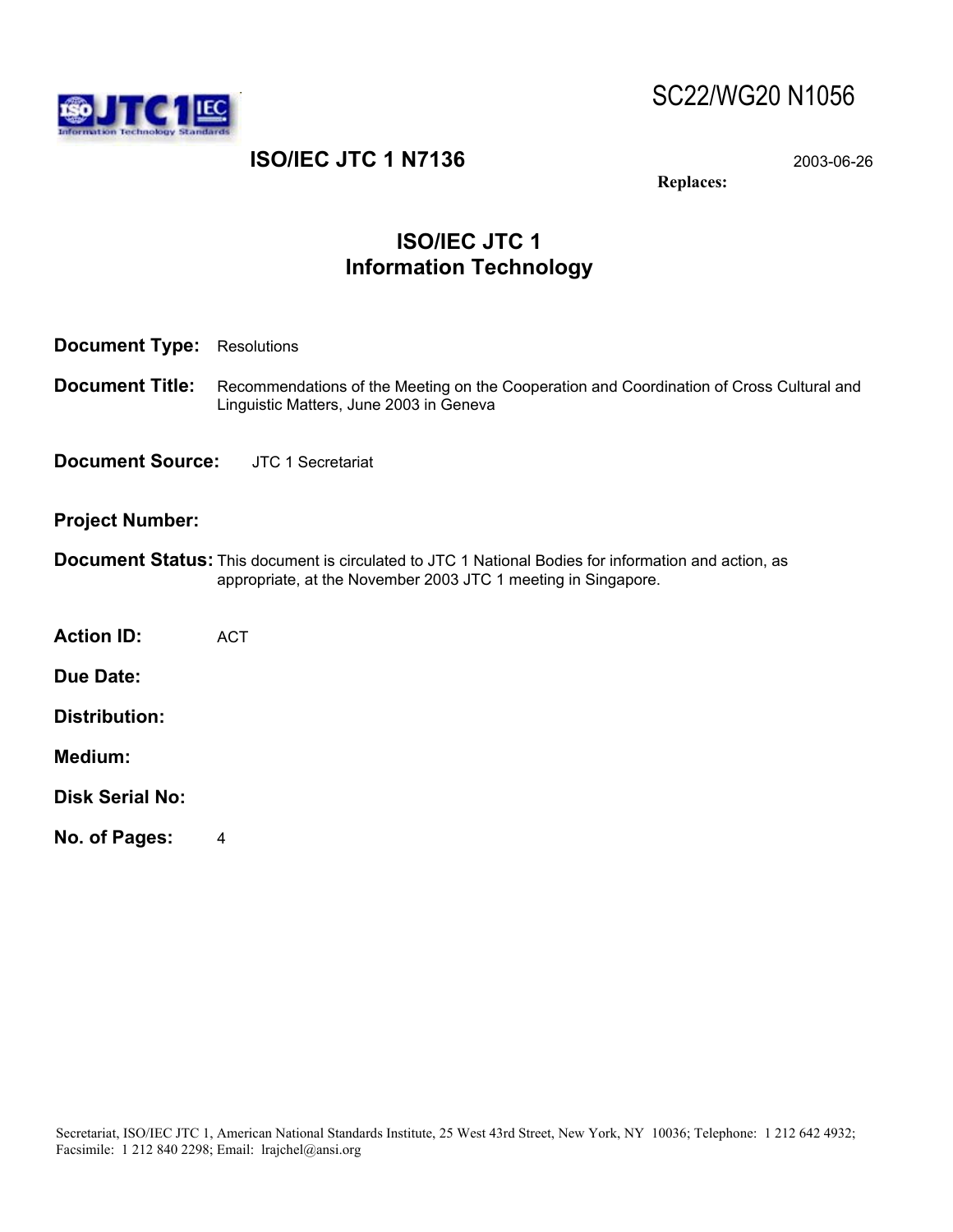#### **Recommendation #1:**

CCCCLM notes that:

- it is desirable to achieve better coordination and harmonization of JTC1 projects with committees external to JTC1; and
- it is desirable to share standardization efforts and reduce duplication of work.

 $\mathcal{L}_\text{max}$  and  $\mathcal{L}_\text{max}$  and  $\mathcal{L}_\text{max}$  and  $\mathcal{L}_\text{max}$  and  $\mathcal{L}_\text{max}$  and  $\mathcal{L}_\text{max}$ 

CCCCLM recommends that the JTC1 Secretariat will:

 (1) Establish a program of sharing announcements of NP ballots, project subdivisions, PAS submissions, fast-track ballots, and IWAs with committees external to JTC1.

 (2) Establish reciprocal relationships with the following "starter" list of committees and organizations:

> ISO: TC37, TC46, TC68, TC154, TC159, TC184, TC204, TC215 IEC: TC100

 Other: IETF, W3C, Unicode Consortium, DCMI (Dublin Core Metadata Initiative), CEN/ISSS, IEEE CS SAB, TOG (The Open Group), OASIS.

 (3) Upon receipt of a JTC1 NP ballot, project subdivision, fast-track ballot, or IWA distribute the document to the list of external committees with the action ID "ACT" and the comment "Please return any comments to the JTC1 Secretariat by YYYY-MM-DD".

 (4) Upon receipt from an external committee of an NP ballot, project subdivision, PAS submission, fast-track ballot, IWA, or their equivalents, distribute the document to JTC1 subcommittees as a JTC1 N document with the action ID "ACT" and the comment "Please return any comments to the JTC1 Secretariat by YYYY-MM-DD".

Furthermore, once coordination, collaboration, and harmonization opportunities are recognized, subcommittees are encouraged to proactively communicate and liaise directly with the external committees.

 $\mathcal{L}_\text{max} = \frac{1}{2} \sum_{i=1}^n \mathcal{L}_\text{max}(\mathcal{L}_i - \mathcal{L}_i)$ 

 $\mathcal{L}_\text{max} = \frac{1}{2} \sum_{i=1}^n \mathcal{L}_\text{max}(\mathcal{L}_i - \mathcal{L}_i)$ 

#### **Unanimous**

#### **Recommendation #2:**

The Cooperation and Coordination of Cross Cultural and Linguistic Matters meeting encourages discussion, to occur before the JTC1 meeting, by the chairmen of SC22 and SC2, about the possible transfer of project 14651 (JTC1.22.30.02.02) from SC22 to SC2.

#### **Approve (No: Canada, Norway; Abstain: France, SC36)**

**Recommendation #3:**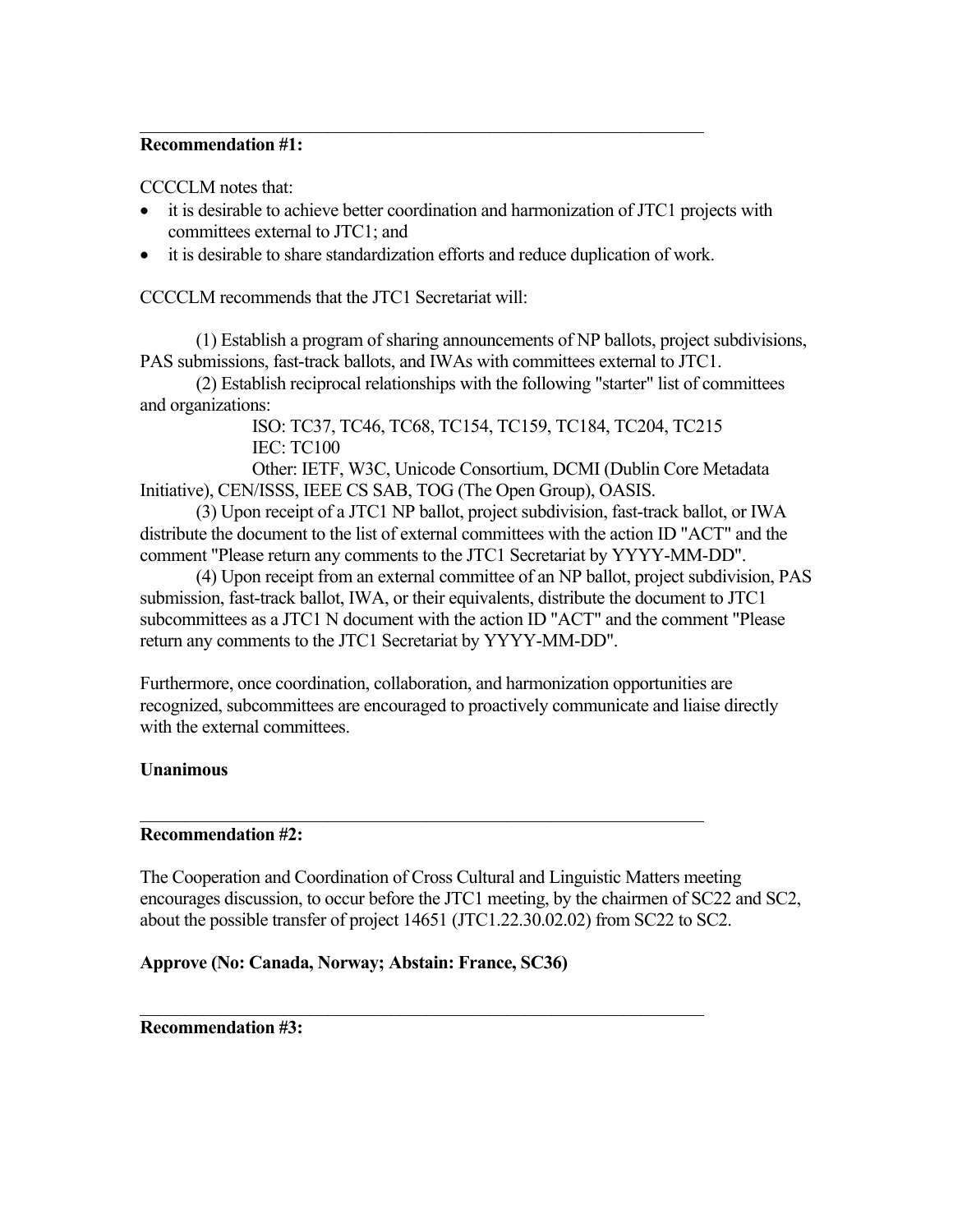SC35 is requested to identify and define users' printing requirements and forward this to SC28, before the next JTC1 plenary, seeking their input and advice on how to meet such requirements.

### **Unanimous**

#### **Recommendation #4:**

CCCCLM recommends that SC32, SC35, SC36, and other subcommittees coordinate in the area of "accommodation information" (see JTC1/N7082, JTC1/N7137), including infrastructure and user interfaces, and to complete their initial draft to be submitted in time for consideration at the 2003-11 JTC1 plenary. The SC36 Chair will initiate this coordination activity.

 $\mathcal{L}_\text{max}$  and  $\mathcal{L}_\text{max}$  and  $\mathcal{L}_\text{max}$  and  $\mathcal{L}_\text{max}$  and  $\mathcal{L}_\text{max}$  and  $\mathcal{L}_\text{max}$ 

 $\mathcal{L}_\text{max}$  and  $\mathcal{L}_\text{max}$  and  $\mathcal{L}_\text{max}$  and  $\mathcal{L}_\text{max}$  and  $\mathcal{L}_\text{max}$  and  $\mathcal{L}_\text{max}$ 

#### **Unanimous**

#### **Recommendation #5:**

CCCCLM notes that SC35 has particular expertise in CLA (culture and linguistic adaptability) user interface requirements and that SC36 has particular expertise in CLF (culture, language, and function) accommodation information, and suggests that other SCs take advantage of that expertise when they have questions regarding cultural and linguistic adaptability issues in their work.

#### **Unanimous**

#### **Recommendation #6:**

CCCCLM endorses resolutions 11 and 12 of the 2003-03 SC36 Plenary.

 $\mathcal{L}_\text{max} = \frac{1}{2} \sum_{i=1}^n \mathcal{L}_\text{max}(\mathcal{L}_i - \mathcal{L}_i)$ 

 $\mathcal{L}_\text{max}$  and  $\mathcal{L}_\text{max}$  and  $\mathcal{L}_\text{max}$  and  $\mathcal{L}_\text{max}$  and  $\mathcal{L}_\text{max}$  and  $\mathcal{L}_\text{max}$ 

#### **Unanimous**

#### **Appreciation #1**

The Cooperation and Coordination of Cross Cultural and Linguistic Matters meeting warmly thanks:

- ISO Central Secretariat for the host facilities.
- Mr. Cord Wischhöfer, Ms. Maho Takahashi, and Mr. Keith Brannon for arranging the meeting and for the support and coordination during an especially busy week in Geneva.
- Mr. Paul Brandsma for the IT support services.